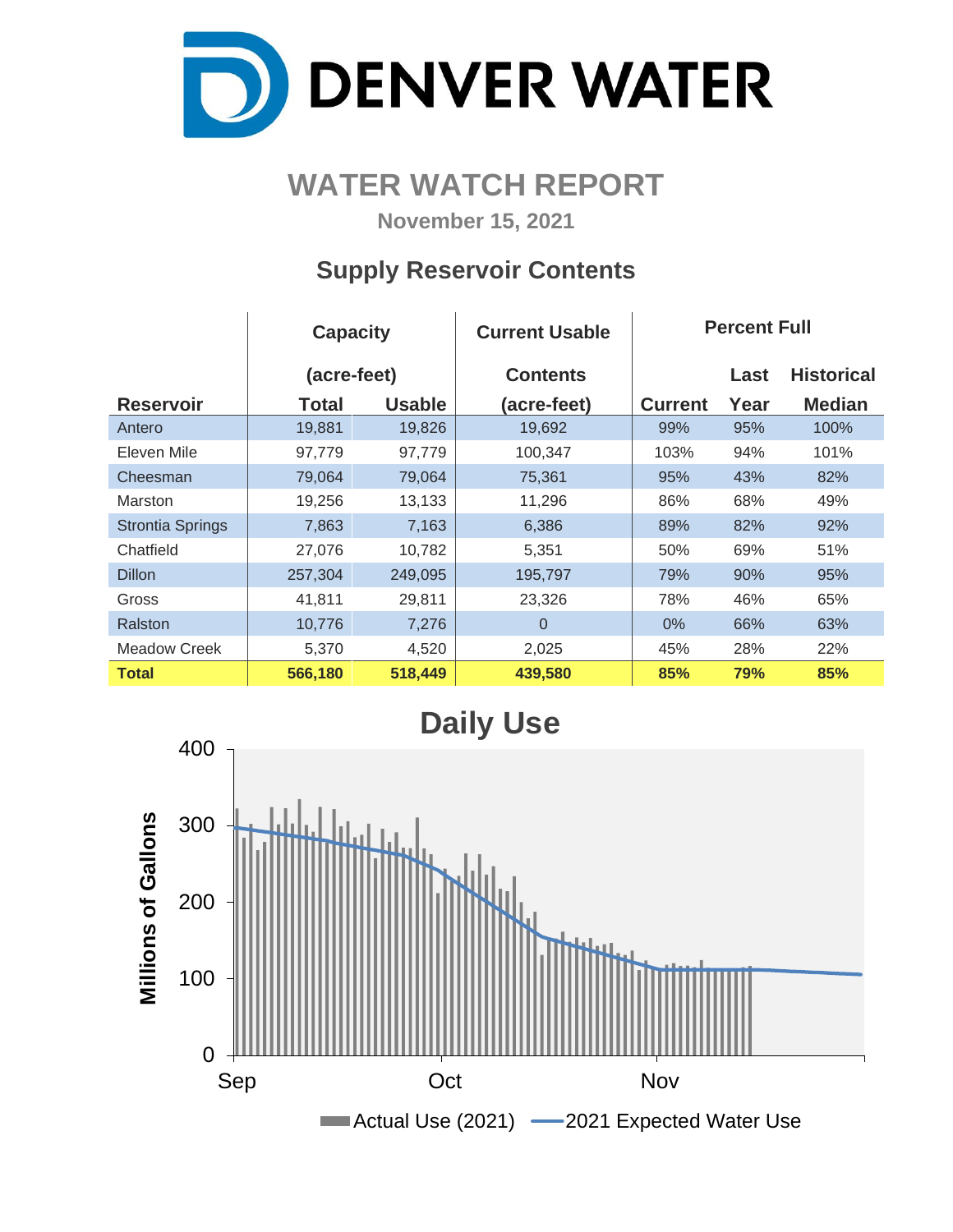

# **Supply Reservoir Contents**

Note: Denver Water forecasts seasonal reservoir storage contents under dry future weather, normal future weather and wet future weather scenarios.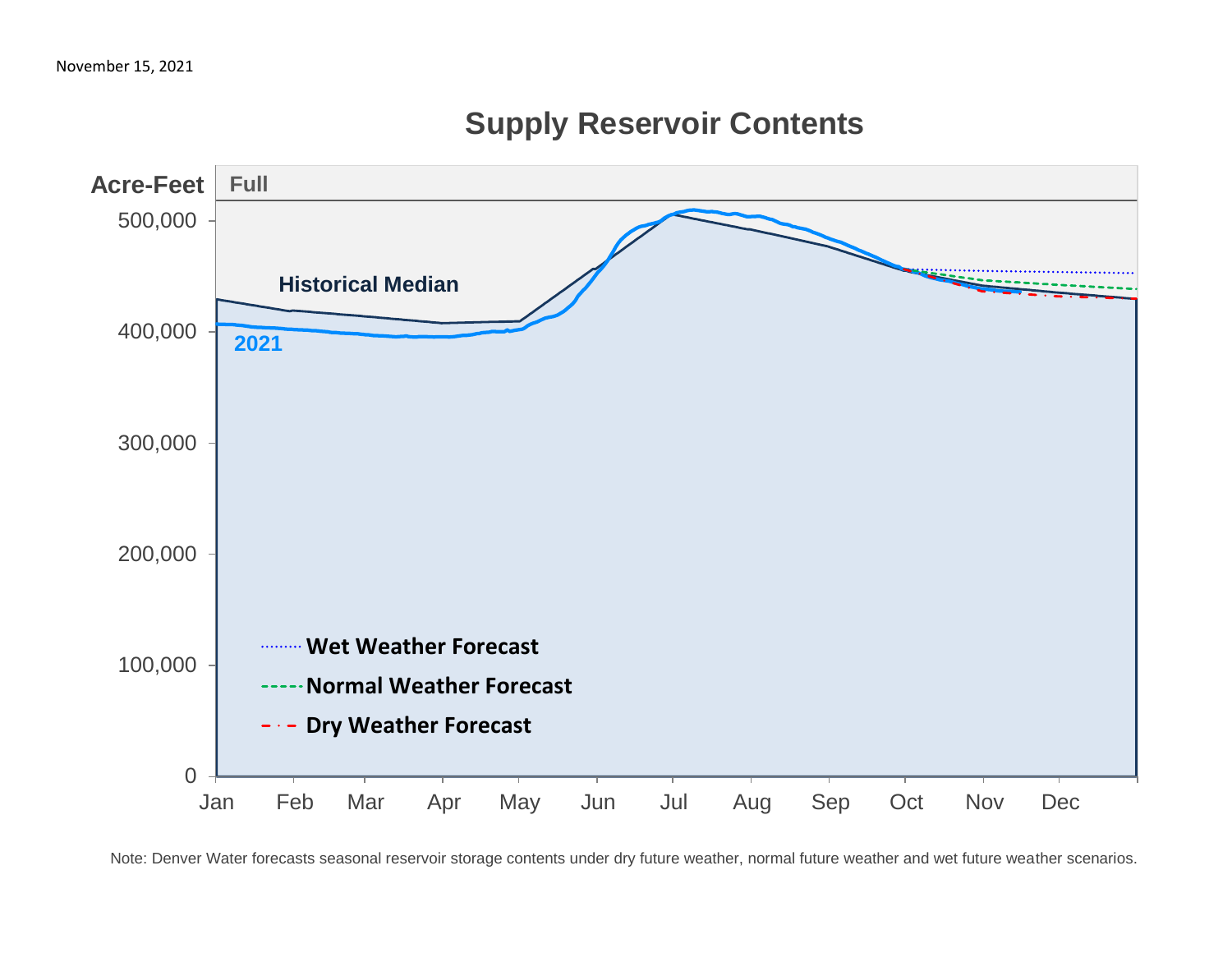

# **November Precipitation**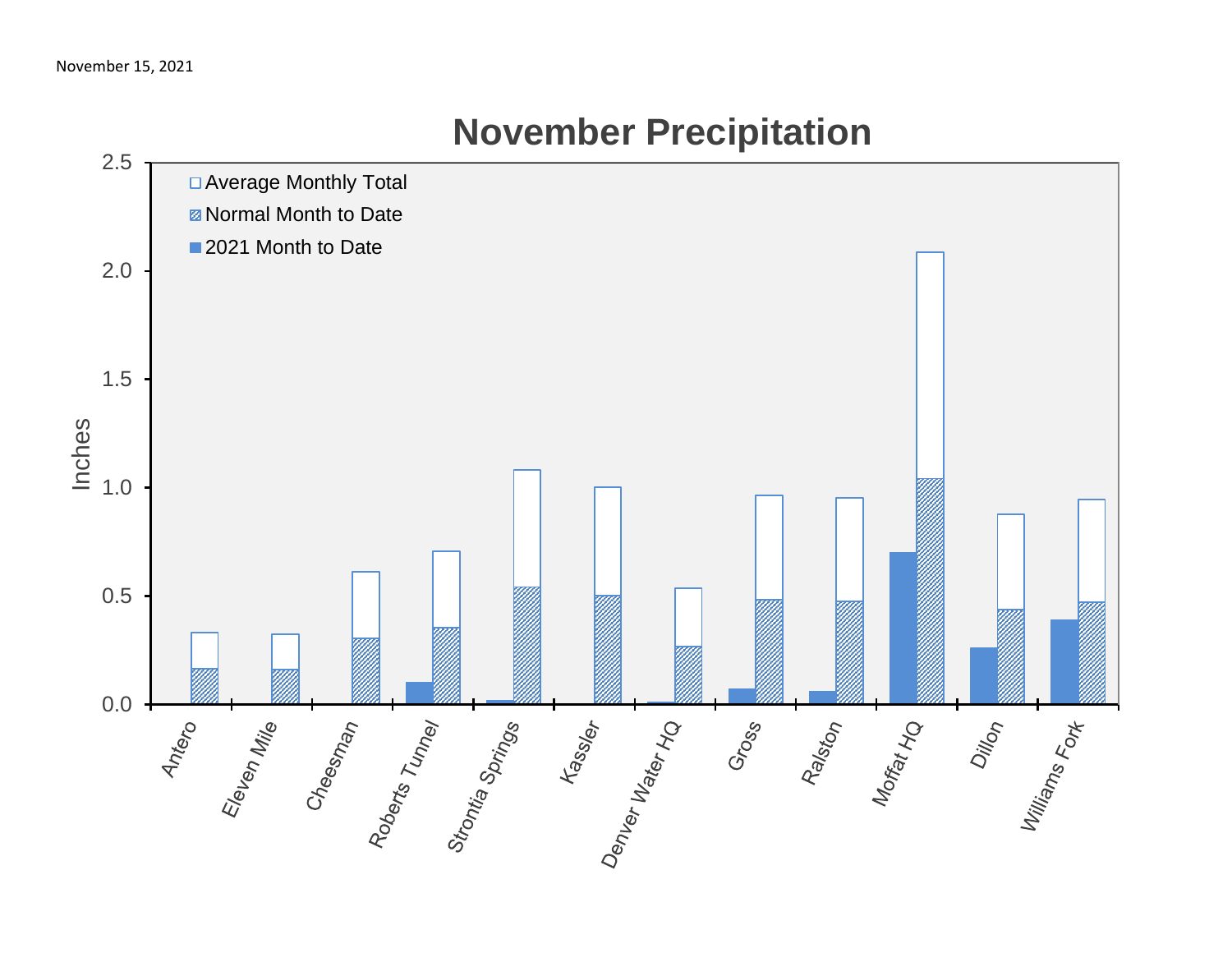

Data are from the 7 Snotel stations above Denver Water's Upper South Platte diversion

#### **Snowpack: Colorado River Watershed**



### **Snowpack: South Platte River Watershed**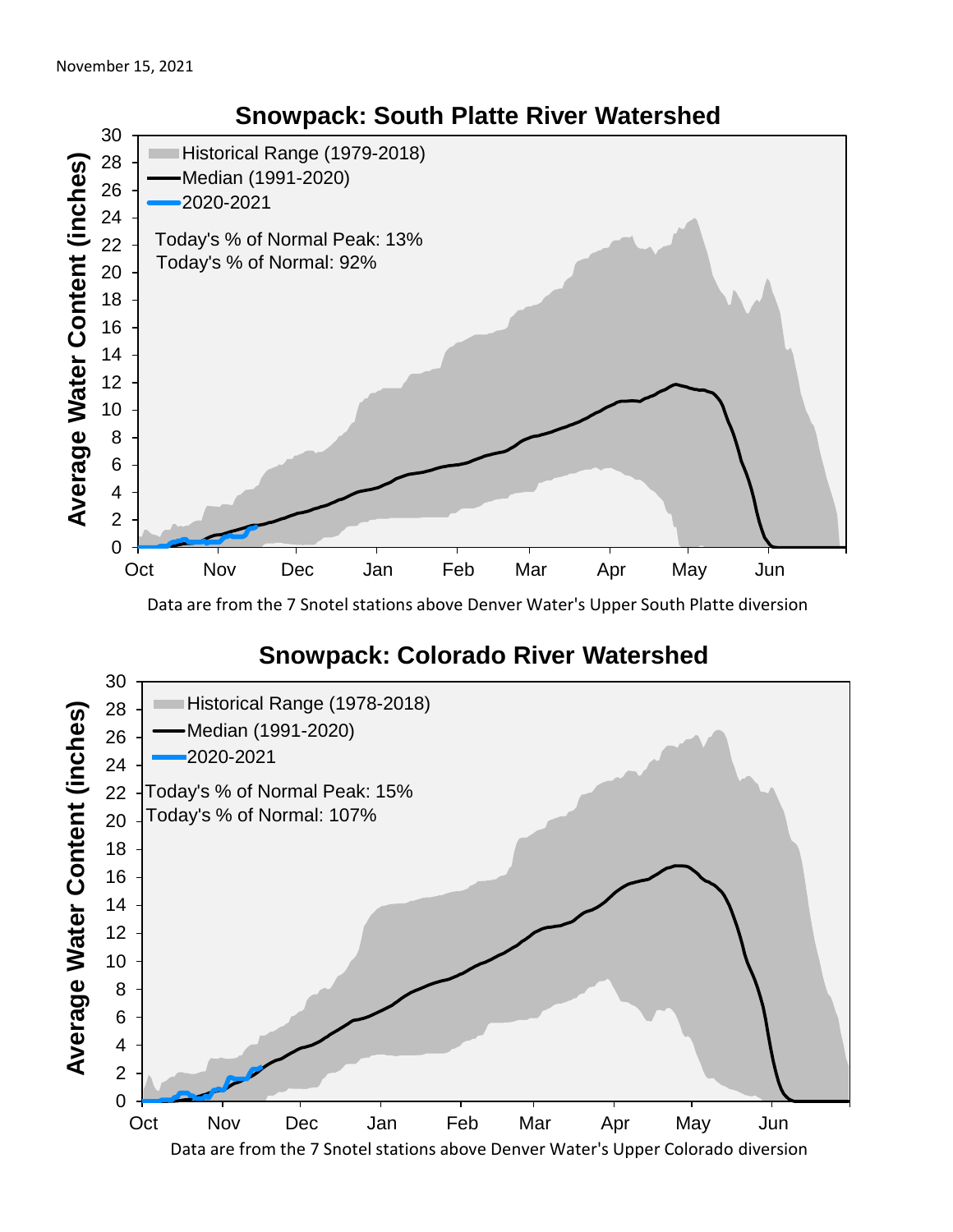

#### **Cumulative Precipitation: South Platte River Watershed**

Data are from the 7 SNOTEL stations above Denver Water's Upper South Platte diversion facilities.



Data are from the 7 SNOTEL stations above Denver Water's Upper Colorado diversion facilities.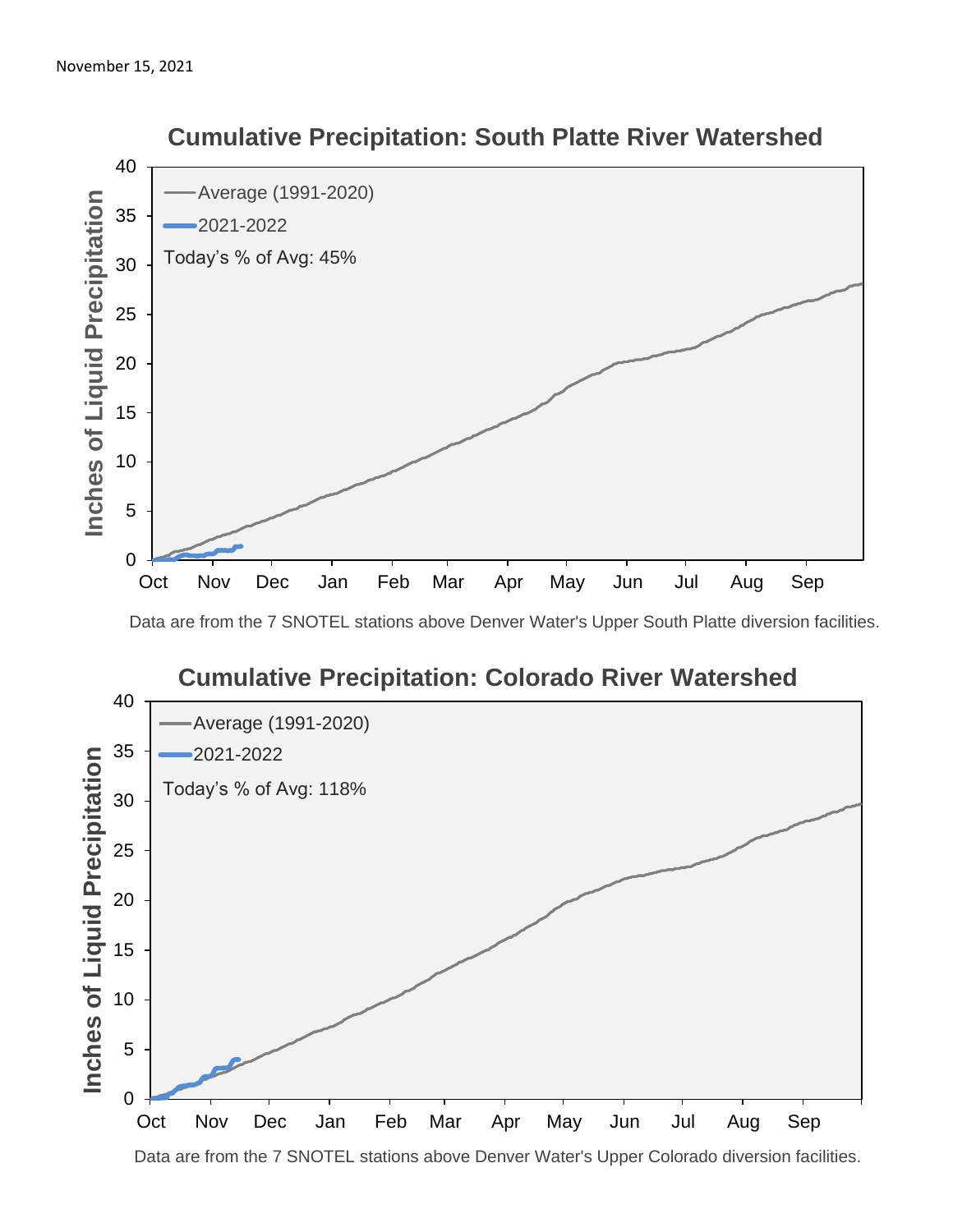#### November 15, 2021

| <b>Denver Water Use and Reservoir Contents 2021</b>                                                                         |                                                                                                       |  |  |  |  |  |
|-----------------------------------------------------------------------------------------------------------------------------|-------------------------------------------------------------------------------------------------------|--|--|--|--|--|
| Jan<br>Feb<br>May<br>Mar<br>Apr                                                                                             | Jun<br>Sep<br>Nov<br>YTD-Avg<br>Jul<br>Aug<br>Oct<br>Dec                                              |  |  |  |  |  |
| Predicted End-of-Month Supply Reservoir                                                                                     | 437,500                                                                                               |  |  |  |  |  |
| Contents (Full = 518,449 AF)                                                                                                |                                                                                                       |  |  |  |  |  |
| Actual End-of-Month Supply Reservoir<br>402,356<br>397,848<br>395,709<br>401,929<br>451,143<br>Contents (AF)                | 505,599<br>503,679<br>484,584<br>456,539<br>438,777                                                   |  |  |  |  |  |
| Actual % Full<br>78%<br>77%<br>76%<br>78%<br>87%                                                                            | 98%<br>97%<br>93%<br>88%<br>85%                                                                       |  |  |  |  |  |
| 81%<br>80%<br>79%<br>79%<br>88%<br>Historical Median % Full                                                                 | 98%<br>95%<br>88%<br>85%<br>92%                                                                       |  |  |  |  |  |
| 2021 Expected Daily Use (MG)<br>109<br>109<br>107<br>124<br>161                                                             | 276<br>105<br>263<br>305<br>298<br>163<br>110<br>188                                                  |  |  |  |  |  |
| Actual Daily Use (MG)<br>$\mathbf{1}$<br>95<br>100<br>99<br>101<br>136                                                      | 156<br>240<br>246<br>322<br>244<br>114                                                                |  |  |  |  |  |
| $\overline{2}$<br>94<br>97<br>106<br>119<br>105                                                                             | 253<br>308<br>284<br>227<br>118<br>181                                                                |  |  |  |  |  |
| 3<br>110<br>103<br>101<br>107<br>110                                                                                        | 203<br>263<br>302<br>234<br>120<br>286                                                                |  |  |  |  |  |
| 4<br>97<br>99<br>97<br>106<br>111                                                                                           | 235<br>265<br>300<br>268<br>264<br>117                                                                |  |  |  |  |  |
| 5<br>93<br>120<br>100<br>99<br>113                                                                                          | 235<br>279<br>117<br>297<br>310<br>241                                                                |  |  |  |  |  |
| 6<br>99<br>104<br>95<br>99<br>131                                                                                           | 115<br>231<br>270<br>328<br>324<br>263                                                                |  |  |  |  |  |
| $\overline{7}$<br>99<br>132<br>102<br>104<br>105                                                                            | 273<br>297<br>302<br>236<br>124<br>283                                                                |  |  |  |  |  |
| 8<br>101<br>102<br>107<br>107<br>130                                                                                        | 271<br>295<br>306<br>323<br>247<br>114                                                                |  |  |  |  |  |
| 9<br>99<br>120<br>94<br>101<br>112                                                                                          | 304<br>342<br>348<br>303<br>218<br>114                                                                |  |  |  |  |  |
| 10<br>D<br>96<br>104<br>112<br>111<br>100                                                                                   | 292<br>294<br>334<br>214<br>111<br>320                                                                |  |  |  |  |  |
| A<br>11<br>109<br>109<br>113<br>114<br>105                                                                                  | 314<br>300<br>361<br>301<br>234<br>110                                                                |  |  |  |  |  |
| 12<br>Y<br>98<br>101<br>95<br>110<br>126                                                                                    | 296<br>339<br>321<br>292<br>200<br>112                                                                |  |  |  |  |  |
| 13<br>97<br>131<br>104<br>100<br>96                                                                                         | 290<br>299<br>332<br>325<br>179<br>115                                                                |  |  |  |  |  |
| O<br>14<br>106<br>107<br>92<br>102<br>140                                                                                   | 117<br>336<br>301<br>312<br>277<br>188                                                                |  |  |  |  |  |
| F<br>15<br>96<br>111<br>96<br>139<br>85                                                                                     | 323<br>278<br>303<br>322<br>131                                                                       |  |  |  |  |  |
| 16<br>93<br>113<br>96<br>98<br>133                                                                                          | 368<br>316<br>350<br>299<br>154                                                                       |  |  |  |  |  |
| 17<br>98<br>96<br>137<br>M<br>103<br>101                                                                                    | 351<br>295<br>321<br>306<br>153                                                                       |  |  |  |  |  |
| 18<br>O<br>100<br>110<br>102<br>100<br>127                                                                                  | 356<br>302<br>331<br>285<br>161                                                                       |  |  |  |  |  |
| 19<br>N<br>100<br>108<br>104<br>99<br>143                                                                                   | 288<br>306<br>348<br>291<br>148                                                                       |  |  |  |  |  |
| т<br>20<br>105<br>106<br>102<br>101<br>152                                                                                  | 295<br>318<br>287<br>302<br>154                                                                       |  |  |  |  |  |
| Н<br>21<br>170<br>101<br>104<br>94<br>102                                                                                   | 300<br>339<br>274<br>257<br>148                                                                       |  |  |  |  |  |
| 22<br>97<br>117<br>101<br>99<br>165                                                                                         | 307<br>335<br>282<br>296<br>153                                                                       |  |  |  |  |  |
| 23<br>96<br>108<br>99<br>108<br>158                                                                                         | 143<br>351<br>323<br>338<br>279                                                                       |  |  |  |  |  |
| 24<br>102<br>97<br>107<br>92<br>181                                                                                         | 301<br>304<br>308<br>291<br>145                                                                       |  |  |  |  |  |
| 25<br>99<br>101<br>99<br>117<br>180                                                                                         | 290<br>309<br>338<br>271<br>146                                                                       |  |  |  |  |  |
| 26<br>101<br>121<br>103<br>97<br>198                                                                                        | 270<br>216<br>351<br>308<br>134                                                                       |  |  |  |  |  |
| 27<br>105<br>103<br>98<br>110<br>201                                                                                        | 218<br>339<br>335<br>311<br>131                                                                       |  |  |  |  |  |
| 28<br>106<br>100<br>96<br>105<br>213                                                                                        | 370<br>244<br>309<br>270<br>137                                                                       |  |  |  |  |  |
| 29<br>102<br>103<br>118<br>189                                                                                              | 241<br>347<br>304<br>263<br>111                                                                       |  |  |  |  |  |
| 30<br>95<br>126<br>96<br>150                                                                                                | 277<br>124<br>336<br>212<br>341                                                                       |  |  |  |  |  |
| 31<br>100<br>103<br>160                                                                                                     | 249<br>304<br>114                                                                                     |  |  |  |  |  |
| 100<br>104<br>99<br>106<br>146<br><b>Monthly Average</b><br>% of 2021 Expected Daily Use<br>91%<br>95%<br>86%<br>93%<br>91% | 279<br>306<br>313<br>292<br>180<br>116<br>190<br>106%<br>105%<br>106%<br>110%<br>105%<br>101%<br>100% |  |  |  |  |  |

Notes: 1) "AF" denotes acre-feet. "MG" denotes million gallons. 2) Expected Daily Use is based on historical use with normal weather conditions. 3) The predicted end-of-month supply reservoir contents figures assume normal weather after November 1, 2021. 4) The differences between predicted and actual end-of-month supply reservoir contents are the result of normal estimation error of daily use, supply, evaporation, carriage losses and raw water deliveries. 5) Predicted supply reservoir contents last updated on November 8, 2021. 6) Daily water figures are subject to change.